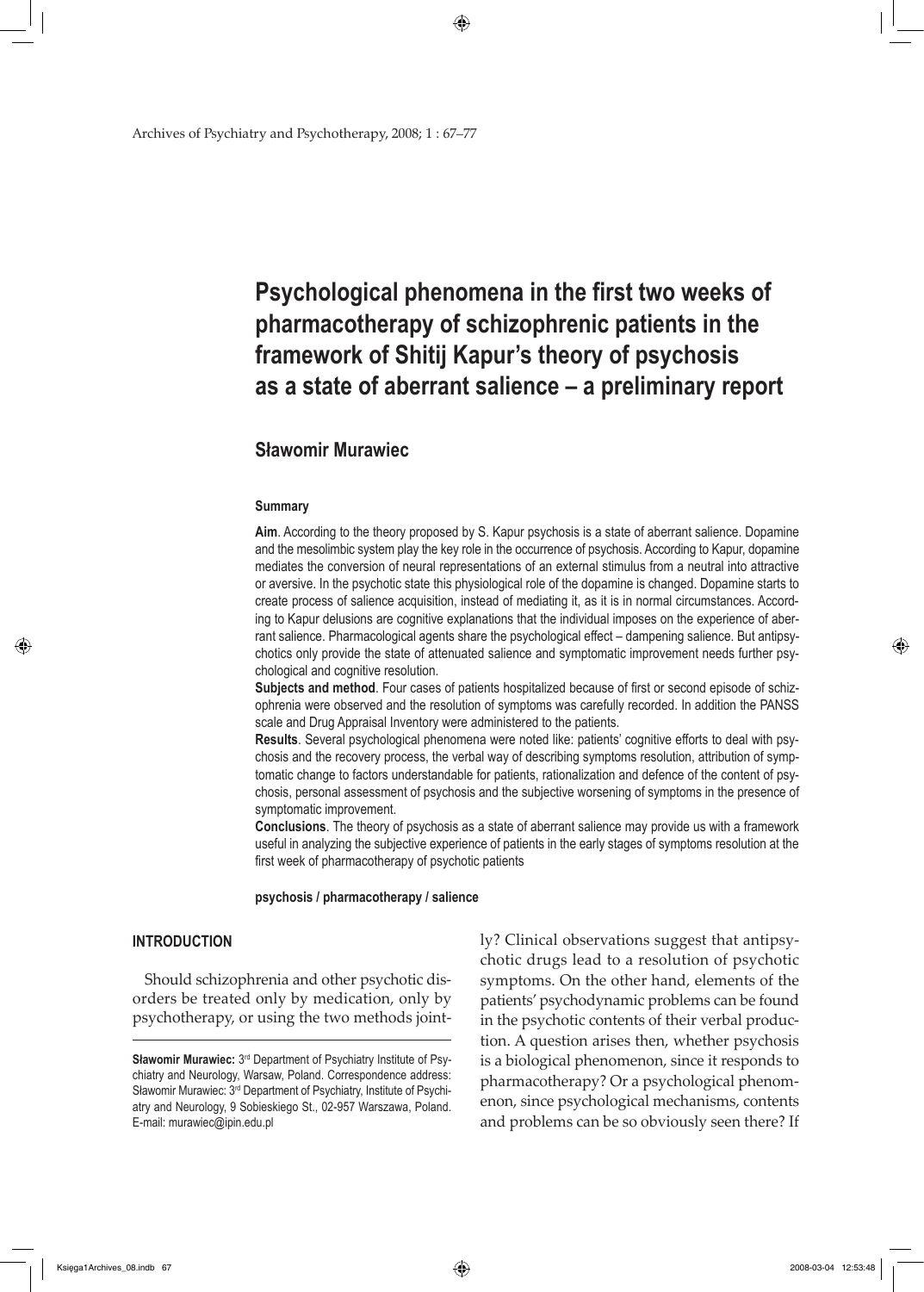psychotherapeutic intervention is to be added to pharmacotherapy, at what moment should it be done – at the beginning of the psychotic patient's treatment, on discharge, three months, or perhaps even a year later?

Interesting possibilities for answering these questions are provided by the concept proposed by Professor Shitij Kapur. His conception seems to reasonably distinguish two components of psychosis, precisely specifying their respective roles. According to Kapur, psychotherapy is an indispensable element in the treatment of psychotic disorders, and this conclusion is based on hard biological foundations and not on clinical intuition solely.

Professor Shitij Kapur's theory of the origin and treatment of psychoses was published in 2003 in *The American Journal of Psychiatry* [1], and developed in further scientific publications by himself and his team [2, 3, 4, 5].

## **The dopamine system function**

⇔

In accordance with the canons of psychiatric knowledge on psychotic disorders, the action of drugs applied in the treatment of psychoses consists in blocking the dopaminergic receptors. Dopamine receptor blockade within the mesolimbic dopaminergic pathways results in a reduction of positive symptoms (i.e. delusions and hallucinations), which is the expected therapeutic outcome in the treatment of psychoses.

Antipsychotic drugs may block dopaminergic receptors also within other neuronal pathways involved in dopamine transmission. The mesocortical dopaminergic tract blockade may lead to an aggravation of both negative symptoms and cognitive disorders, since some patients with schizophrenia suffer from a dopamine deficit within this tract.

Kapur proposed to describe these phenomena in different terms, changing from the language of anatomy (presented in the preceding paragraphs) into that of function. Kapur writes about the system of assignment of aberrant saliences. In changing the language used to describe the neuronal tracts in question from anatomical to that referring to function, the author takes a step towards better understanding of their role

and action, both in physiological states and in periods of psychotic dysfunction.

The publications by Kapur [1, 2, 5] are focused on the mesolimbic system, considered by the author to be responsible for the assignment of meaning and salience. In the process of salience assignment facts and thoughts draw our attention, direct our conduct, and motivate purposeful behaviours. Kapur supposes that hyperactivity of this system in the state of psychosis leads to the assignment of aberrant salience to external stimuli and internal representations. According to this hypothesis, neuronal representations of emotionally indifferent incoming stimuli acquire emotional meaning (positive or negative), becoming salient. The role of emotional salience assignment is ascribed to dopamine. The surrounding and incoming stimuli, perceptions and ideas are not equivalent, their subjective significance is differentiated. Some things are more important than others, some being very important to us, some neutral, still other ones not registered consciously at all. These objects, thoughts, representations that are important to us, acquire a motivating role. Thus, they influence our behaviour directed at achieving something that at the moment is not a "reward" yet, but is expected to satisfy a need or desire.

It is within this framework that Kapur considers psychosis to be a disorder of aberrant salience [1]. Under normal conditions dopamine, released in response to a stimulus, mediates the assignment of salience to this stimulus. In this case, dopamine is involved in the assignment of salience to the stimulus, but does not create this process. The Kapur conception assumes that in psychosis the dopaminergic system becomes deregulated, i.e. dopamine is released irrespective of the presence of stimuli. Instead of assigning salience to the existing stimuli, the individual ascribes aberrant salience to external stimuli and internal representations.

One of the arguments for this hypothesis would be the prodromal stage or the so-called delusional mood experienced by patients before the full onset of delusions and hallucinations. Kapur postulates that it reflects an exaggerated release of dopamine prior to the emergence of a fully-fledged psychosis: dopamine is released then "spontaneously" and irrespective of the context. In consequence, salience is assigned to thoughts and events in a pathologi-

Archives of Psychiatry and Psychotherapy, 2008; 1 : 67–77

</del>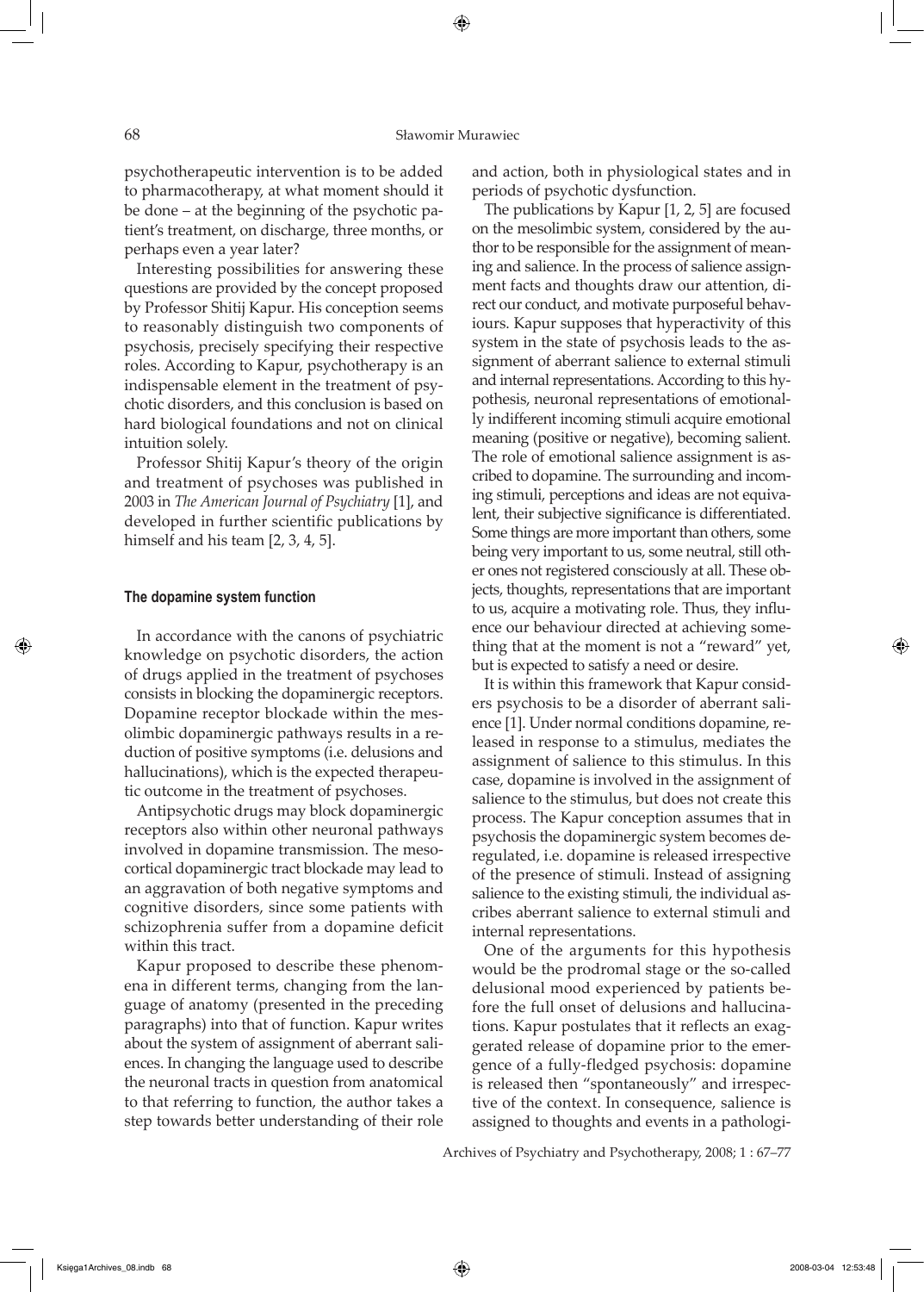cal, exaggerated way. At the level of the patients' subjective experience this leads to a sense of altered reality, sharpened awareness, exaggerated perception of the environment, and an atmosphere of mysterious meanings. Kapur believes that all that might not be different from a situation when something particularly rivets our attention. However, the state of "delusional mood" is long lasting, and requires from the patient an explanation to himself of his changed perception of the world.

Delusions in this approach are defined as cognitive explanations introduced by the patient so as to make sense of his state of aberrant saliences. This state is so difficult and experienced for such a long time that some explanations must emerge so that the patient could put his experience in some order. Kapur calls delusions "top-down" cognitive explanations. Since delusions are construed by the individual, they are filled with psychodynamic contents important to him or her. Of course, due to their secondary nature, they are embedded in the cultural context. This means also that important psychological themes concerning the patient's inner world and the world of his interpersonal relations can be found in delusional contents. These themes allow understanding much, since they are created in the patient's mind on the grounds of his experience and emotions. This "psychotic insight" provides the patient with a cognitive model enabling him to guide his behaviour and to understand his subsequent experiences. In this framework hallucinations are regarded as resulting from the process of aberrant salience assignment to internal representations.

Another important fact is that prior to the onset of psychosis individuals developing schizophrenia manifest abnormal features in their cognitive, interpersonal and psychosocial functioning. These psychological, cognitive and interpersonal factors interact with neurotransmission abnormalities and determine the diversity of psychotic symptoms across individuals and mental disorders (schizophrenia, mania, psychoses related to substance abuse).

## **The treatment of psychotic disorders**

Kapur poses a question: how does a drug that acts on receptors on a cell surface reverse the

Archives of Psychiatry and Psychotherapy, 2008; 1 : 67–77

complex phenomenon called psychosis? He proposes the following answer: the action of antipsychotic drugs consists in dampening of aberrant saliences, providing grounds for a further psychological process of symptomatic improvement. When the phenomenon of assigning aberrant saliences is eliminated by antipsychotic treatment, the resolution of delusions requires cognitive and psychological work from the patient.

This action of antipsychotics does not primarily change either thoughts or beliefs. By inducing a neurochemical change, the patient's internal environment, antipsychotic drugs secondarily change his experiencing. According to Kapur, pharmacotherapy does not produce a resolution of delusions, but enables the patient to acquire distance from them. Describing this effect, Kapur uses the term *detachment*, connotative meanings of which include separation, lack of interest, and neutrality. Old delusions become indifferent and get extinguished. The emergence of new aberrant saliences is less probable. In Kapur's opinion, when the psychotic preoccupation of the patient's mind with delusions and hallucinations abates, he can deconstruct the contents of his delusions. Therefore, symptom abatement is gradual. Antipsychotics dampen aberrant saliences, nevertheless the patient has to work through his symptoms to attain their psychological resolution. The way of this "working through" may be as same as that in the case of any traumatic event.

S. Kapur points out that the proposed model can reconcile the biological and psychological standpoints with regard to psychoses. The model takes into account both the neurochemical foundations of psychosis and the undoubtedly individual way of experiencing psychotic disorders. According to the author, dopamine is the main driving force of psychosis, while the form of psychosis depends on cognitive, psychodynamic and cultural characteristics of the individual. In this approach psychosis is considered to be an interaction between a "bottom-up" neurochemical drive, and "top-down" psychological processes.

Kapur's view is that specific psychotherapy for patients with schizophrenia should be synergistic with pharmacotherapy. Thus, patients receiving no psychotherapeutic support have to

Księga1Archives\_08.indb 69 2008-03-04 12:53:48

⇔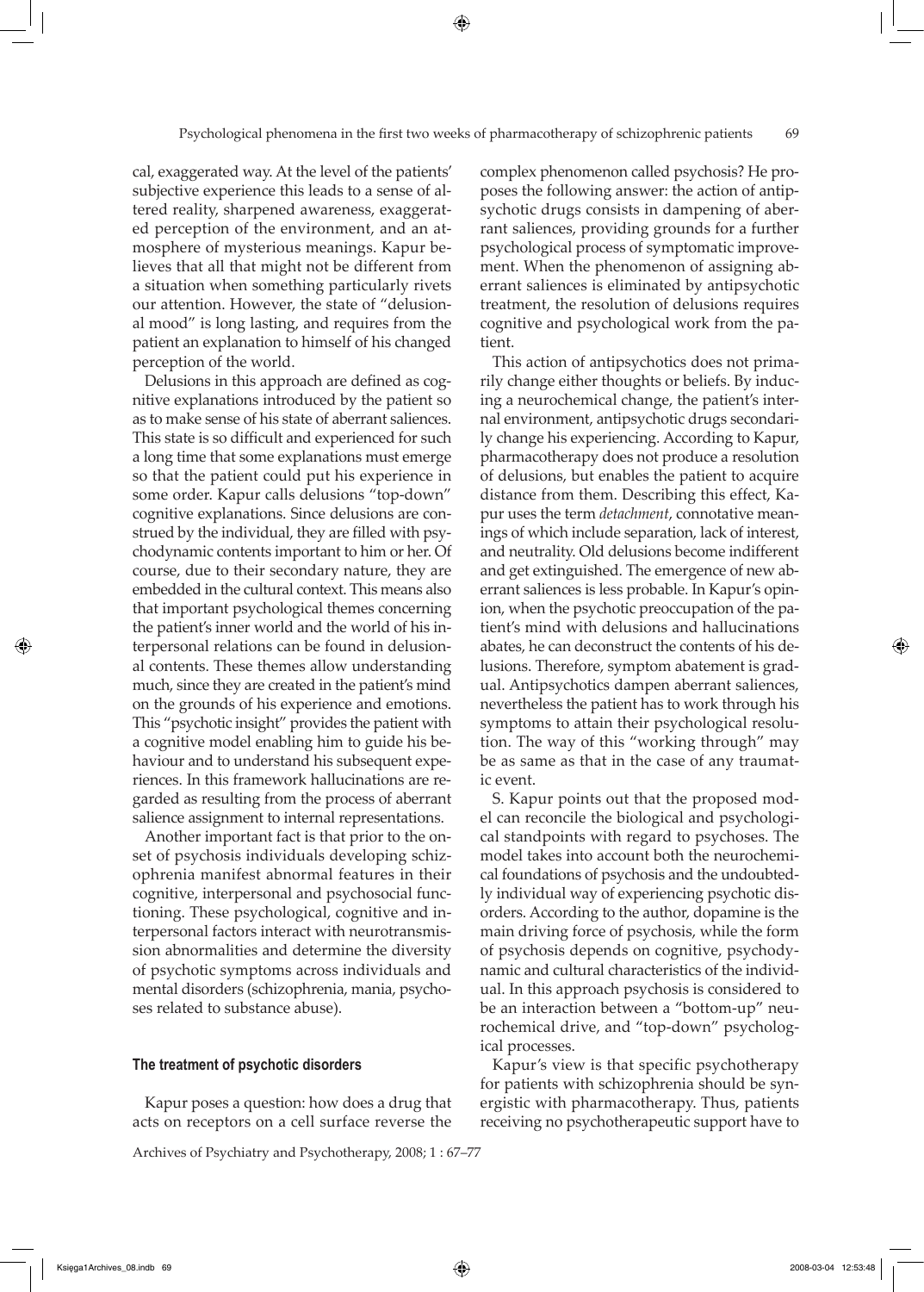## 70 Sławomir Murawiec

⊕

resort, as same as everybody, to any available to them ways of psychological coping with unusual experiences such as delusions, hallucinations, fears and depression. From this viewpoint, even a very effective blockade of dopamine as the driving force of psychosis cannot resolve the patient's problems, since the cognitive and emotional experience remains in his mind. It is only the patient's psychological working through his problems, which sometimes can take weeks or even months, which can lead to a full recovery.

S. Kapur emphasizes that his proposed hypothesis is not of an etiological, but of pathophysiological nature. The hypothesis does not explain why schizophrenia occurs. His conception of schizophrenia as an illness is based rather on neurodevelopmental explanations, or on studies concerning abnormalities of other than dopamine neurotransmitters (e.g. glutamate). On the other hand, the presented conception explains how certain neurobiological processes lead to the onset of psychosis. Besides, it does not refer to the question of long-term cognitive disorders in schizophrenia. Thus, it is a conception of psychosis-in-the-course-of- schizophrenia rather than of schizophrenia as an illness.

In an earlier publication by the present author clinical improvement in a psychotic patient was interpreted in terms of the conception outlined above [6]. In this paper an attempt was made to present a broader and more systematic study aimed at finding out whether the Kapur's conception corresponds to clinical experience, and to what extent it provides us with understanding of phenomena that occur in the first weeks of antipsychotic treatment. The ultimate aim of the study was to improve therapeutic intervention (viewed in the broadest sense as a combination of pharmaco- and psychotherapy) in an early stage of treatment of hospitalized psychotic patients.

# **AIM OF THE STUDY**

The study was aimed at answering the following questions:

Can the Kapur conception be reflected in clinical material, i.e. in direct observation of patients receiving antipsychotic treatment for psychotic disorders?

How do patients with productive psychotic symptoms report the abatement of their delusions in the course of antipsychotic treatment?

Is it possible to distinguish psychological manifestations of psychotic contents deconstruction in the course of antipsychotic treatment of a psychotic episode?

Can any psychological phenomena specific for the process of delusions abatement be seen?

#### **SUBJECT AND METHODS**

The study was of observational and naturalistic character. In this pilot study participants were 4 in-patients treated for paranoid syndrome in the 3rd Psychiatry Department, Institute of Psychiatry and Neurology. They were contacted daily in order to monitor the process of their treatment. Two of them were first-episode patients while the other two had a second psychotic episode with a relapse after a symptom-free period of good functioning (the remission period was 4 and 13 years, respectively). All the patients were diagnosed with paranoid schizophrenia by the ICD-10 criteria. Their psychotic symptoms severity was differentiated, as objectively measured using the PANSS. Their scores on the PANSS subscale of positive symptoms were a measure of the patients' productive symptoms severity. Patient characteristics are given in Tab. 1 and 2.

The patients received risperidone in slowly increasing doses, from the initial ½-1 mg increased by 1 mg every 1-2 days, up to the therapeutic dose of 3 to 6 mg. All the patients were treated with the same drug. Thus, observations collected in the study are based on reports of persons submitted to the same pharmacotherapy. This allows eliminating possibly differentiated effects of different drugs with various action profiles.

The main method consisted in registering the patients' statements during daily interviews. The registered output was analyzed then and clinical material was distinguished in terms of the presented conception. The period under study was established at 14 days, since data reported in the literature suggest that the most pronounced abatement of psychotic symptoms can be seen within this time span [7].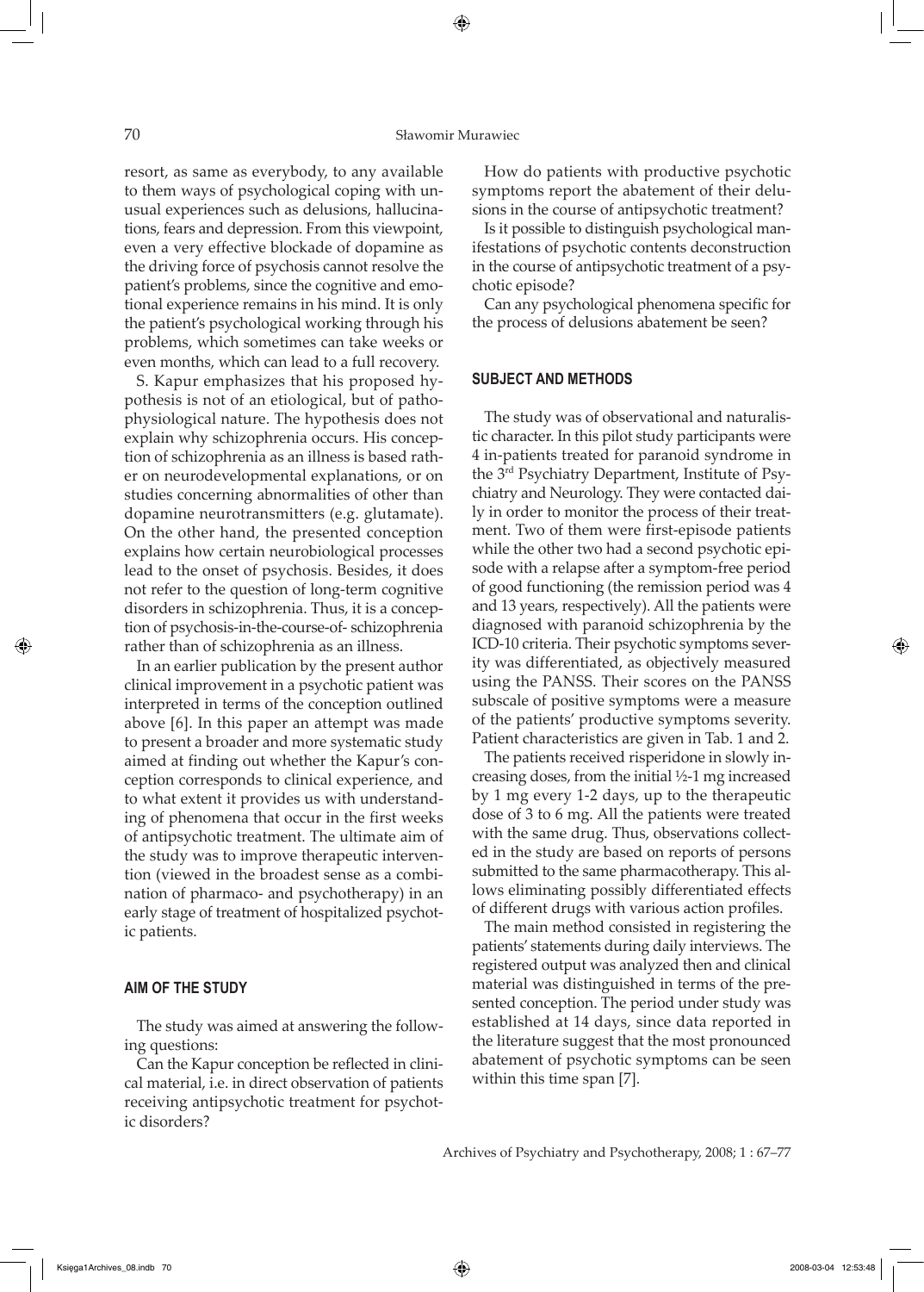Psychological phenomena in the first two weeks of pharmacotherapy of schizophrenic patients 71

| Patient No. | Gender | Age (years) | Number of<br>psychotic episodes | Time from the previous<br>episode (years) | Duration of the present<br>episode (months) |
|-------------|--------|-------------|---------------------------------|-------------------------------------------|---------------------------------------------|
|             | M      | 32          |                                 |                                           |                                             |
|             | M      | 20          |                                 |                                           |                                             |
|             | M      | 41          |                                 | 13                                        |                                             |
|             |        | 24          |                                 |                                           |                                             |

**Table 1.** Demographic characteristics of the patients under study

| Table 2. The patients' baseline PANSS scores (at admission) |  |  |  |
|-------------------------------------------------------------|--|--|--|
|-------------------------------------------------------------|--|--|--|

| Patient No. | Global scores | Positive symptoms | Negative symptoms | General symptoms |
|-------------|---------------|-------------------|-------------------|------------------|
|             |               |                   | 16                | 34               |
|             | 80            |                   | 14                | 39               |
|             | 64            | 13                | 14                |                  |
|             | 107           | 26                |                   | 59               |

Moreover, the patients were examined using the PANSS [8] on admission, after 7 and 14 days of treatment.

The patient's subjective perception of psychotic contents resolution was measured using a questionnaire; the Drug Appraisal Inventory. This self-report questionnaire was developed by a team of authors (with S. Kapur, among others) from the Centre for Addiction and Mental Health and the Department of Psychiatry, University of Toronto, under direction of R. Mizrahi [4]. The Inventory was designed to measure subjective aspects of productive symptoms (delusions) abatement during antipsychotic treatment. Using a 4-point Likert-type rating scale (0 – no change, 1 – mild change, 2 – moderate change, 3 points – full recovery; with the score range from 0 to 15), the patient is to assess the effect of medication in five areas: whether he can cope better with his symptoms, stop thinking about them, feel less anxious about the symptoms, change his views on psychotic contents, and whether the drug eliminates such contents. The Drug Appraisal Inventory, received directly from the Authors, was used in this study with their permission. It was translated into Polish by a team of psychiatrists from the 3<sup>rd</sup> Department of Psychiatry, IP&N (S. Murawiec, M. Grochowski, T. Szafrański).

No statistical analyses were conducted due to the small number of subjects and because the

Archives of Psychiatry and Psychotherapy, 2008; 1 : 67–77

main purpose of the study was a qualitative analysis of psychological phenomena.

#### **RESULTS**

Table 3 presents the subjective and objective evaluation of improvement in the course of antipsychotic treatment. The objective assessment was operationalized by global PANSS scores, where lower scores denote a reduction in psychotic symptoms severity (thus the minus sign preceding the percentages of symptom reduction from the baseline level). The subjective assessment was expressed by global scores on the self-report Drug Appraisal Inventory, where higher scores denote resolution of delusions thence plus signs preceding the percentages of amelioration.

A clear-cut improvement of mental state and delusional contents resolution within the first fortnight of treatment was noted in 3 out of the 4 patients under study. Their PANSS scores decreased in this period by 40-50%. The patients who attained such a marked reduction in the global PANSS scores showed also a full symptom resolution in the self-report questionnaire. In one case (Patient No. 2) the improvement of mental state was not so distinct, which was corroborated both by the subjective and objective evaluation (see Tab. 3).

↔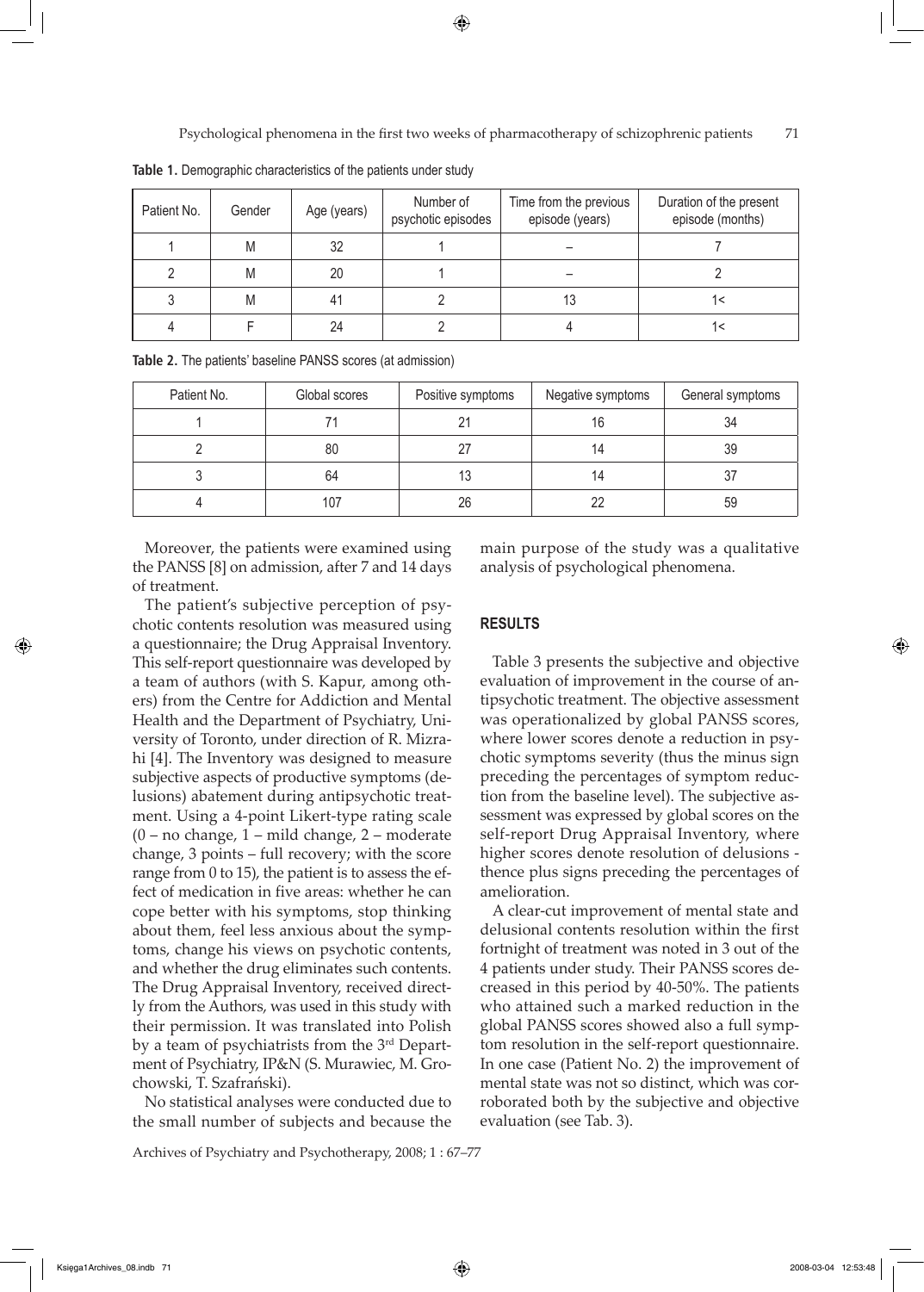# 72 Sławomir Murawiec

| Patient No.    | Assessment | <b>Scores</b><br>at admission | 24 hrs.      | 7 days         |         |    | 14 days  |  |
|----------------|------------|-------------------------------|--------------|----------------|---------|----|----------|--|
|                | Objective  | 71                            | Χ            | 53             | $-25%$  | 31 | $-56%$   |  |
|                | Subjective | X                             |              | 12             | $+80%$  | 15 | $+100%$  |  |
| $\overline{2}$ | Objective  | 80                            | X            | 83             | $+4%$   | 77 | $-4%$    |  |
|                | Subjective | X                             | 2            | $\overline{2}$ | $+13%$  | 5  | $+33%$   |  |
| 3              | Objective  | 64                            | X            | 39             | $-39%$  | 37 | $-42%$   |  |
|                | Subjective | X                             | 8            | 10             | $+34%$  | 15 | $+100%$  |  |
| 4              | Objective  | 107                           | X            | 54             | $-50%$  | 53 | $-50.5%$ |  |
|                | Subjective | X                             | Missing data | 15             | $+100%$ | 15 | $+100%$  |  |

| Table 3. Objective (PANSS) and subjective (Drug Appraisal Inventory) assessment of improvement in the course of treatment. |  |  |  |
|----------------------------------------------------------------------------------------------------------------------------|--|--|--|
|----------------------------------------------------------------------------------------------------------------------------|--|--|--|

# **Attempts at cognitive coping with psychotic contents**

Some of the patients under observation reported evident efforts to understand their psychotically distorted reality, and then to change this reality during the treatment. In the initial stage of their treatment, some patients (Nos. 1, 2, 3) obviously made efforts in order "to understand what is going on" as regards the psychotic contents they experienced. E.g. Patient No. 1 felt ensnared in a web of a conspiracy, and therefore he asked to be given time, since he was continually thinking so as to "get things sorted out in his head, and to understand what's up".

A similar phenomenon was noted also in the period of delusions abatement during the treatment. Some patients again strived to cognitively control changes they experienced in the course of therapy. This was reflected by their comments indicating the cognitive efforts they made to "understand" or "sort out" the changes they felt. However, not all the patients shared such an attitude. Patient No. 4 adopted a different strategy – she did not ponder over her psychotic contents or their abatement. As soon as her delusional contents faded, she wanted to leave the hospital immediately, expressing her belief that "everything will be all right then". Her cognitive style is reflected by her comment: "All that dis-

|  |  |  | Table 4. Patients' comments illustrating "attempts at intellectual coping with psychotic contents" |  |  |
|--|--|--|----------------------------------------------------------------------------------------------------|--|--|
|--|--|--|----------------------------------------------------------------------------------------------------|--|--|

| Patient No.                                                                          | Day of treatment | Patient comments                                                                                                         |
|--------------------------------------------------------------------------------------|------------------|--------------------------------------------------------------------------------------------------------------------------|
|                                                                                      |                  | "I try to sort things out in my head"                                                                                    |
| 2                                                                                    | 14               | "I don't understand anything", "I do not know what is true and what is false", "I do not<br>understand what I have said" |
| 5<br>withdraw from it", "I don't know how things will sort out in my mind later on". |                  | "there is something in it, but it is not as it used to be, I must think it over so as to                                 |

appeared last week, most of it during the weekend, and I am sure it will not come back". Her strong mechanisms of denial and escape from her experiences were reflected not only in her comments, but also in behaviour (her asking for discharge could indicate her wish to escape from the awareness of her illness and its consequences; magical denying). This might be due to the shame she felt about her psychosis. When asked about her attitude towards her illness she

Archives of Psychiatry and Psychotherapy, 2008; 1 : 67–77

↔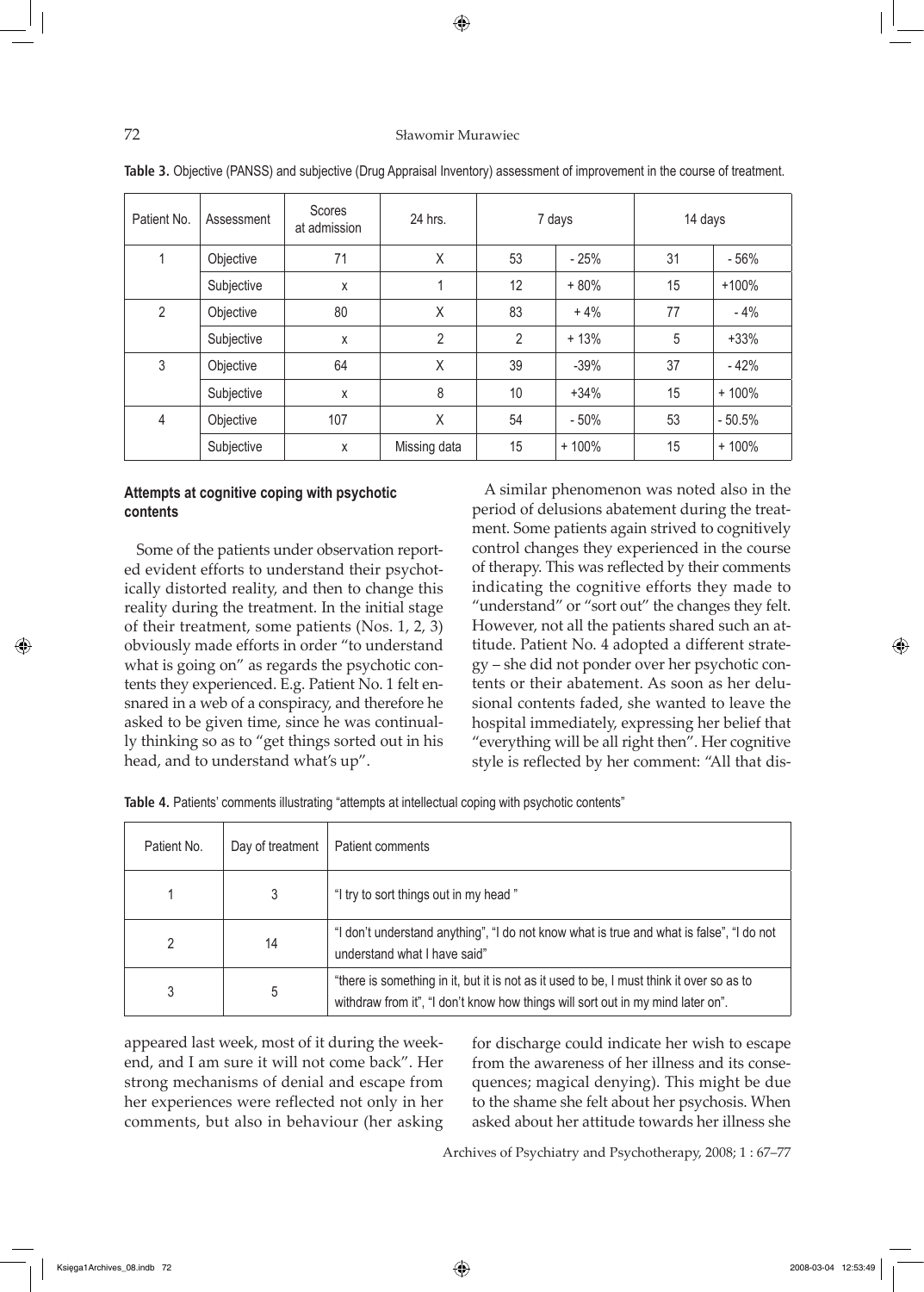replied: "I am ashamed, nobody in their right senses should get [things] like that into their head…".

## **Reporting resolution of delusions**

Rather few of the patients' comments pertained to the process of delusions abatement. A majority of such statements concerning the process of delusions extinction in the course of antipsychotic treatment were produced by Patient No. 3. He used such expressions as "it has calmed down", "it is moving away". He also made an interesting observation concerning the complementarity of psychosis exacerbation and resolution, expressed in the following comment: "It has built up (…) and now it is going in the opposite direction". Another statement of the same patient seems to be most interesting: "If there are no signals from without that have associations for me, there is nothing at all" (see Tab. 5). It suggests the following phenomenon: when aberrant saliences become extinct, no new psychotic interpretations emerge.

Patient No. 1 illustrated the process in question describing a dream he had when his psychosis had abated. In the dream he watched from a distance some conspiracy hatching, but it did not concern him at all. The contents of his dream (conspiracy) was the same as that of his delusions in the psychotic period, but there was a change – when watching the plot, he felt as an indifferent onlooker. This may reflect the phenomenon described by Kapur – the patient's becoming indifferent to his psychotic contents.

**Table 5.** Patients' comments illustrating "reported abatement of delusions".

| Patient No. | Day of treatment | Patient comments                                                                                                                                                                                                      |
|-------------|------------------|-----------------------------------------------------------------------------------------------------------------------------------------------------------------------------------------------------------------------|
|             | 8                | "I do not think about conspiracy any more".                                                                                                                                                                           |
| 3           |                  | "These matters have somewhat faded away. That someone is going to do something<br>wrong to me, this has gone away".<br>"If there are no signals from without that have associations for me, there is nothing at all". |
| 3           | 6                | "This is moving away", "This has built up and broke up, and now it is going in the opposite<br>direction".                                                                                                            |

|  |  |  |  |  | Table 6. Patients' comments illustrating "attribution of change". |
|--|--|--|--|--|-------------------------------------------------------------------|
|--|--|--|--|--|-------------------------------------------------------------------|

| Patient No. |    | Day of treatment   Patient comments                                                                    |
|-------------|----|--------------------------------------------------------------------------------------------------------|
|             | 14 | "When I hit my head taking a shower that day, afterwards all that was gone".                           |
|             |    | "After a talk with you I realized that it was not true", "but also myself, having thought it<br>over". |

#### **Attribution of psychological change**

Some of the patients ascribed changes in their mental state to various causes. After a few days of treatment one of them fainted in the bathroom. Some time later he developed a belief that his psychosis abated in consequence of a slight knock on the head he had sustained on that occasion. His belief may be related to the quite popular idea that a knock on the head helps "to come to one's senses".

Archives of Psychiatry and Psychotherapy, 2008; 1 : 67–77

Patient No. 4 was ambivalent in her attributions, ascribing the abatement of her delusions to her talks with the doctor and to her own thinking. However, she did not ascribe the resolution of her delusions to the medication she received, even though her clinical improvement was evidently related to her pharmacotherapy. On the contrary, she even reported feeling worse after taking drugs than before treatment.

↔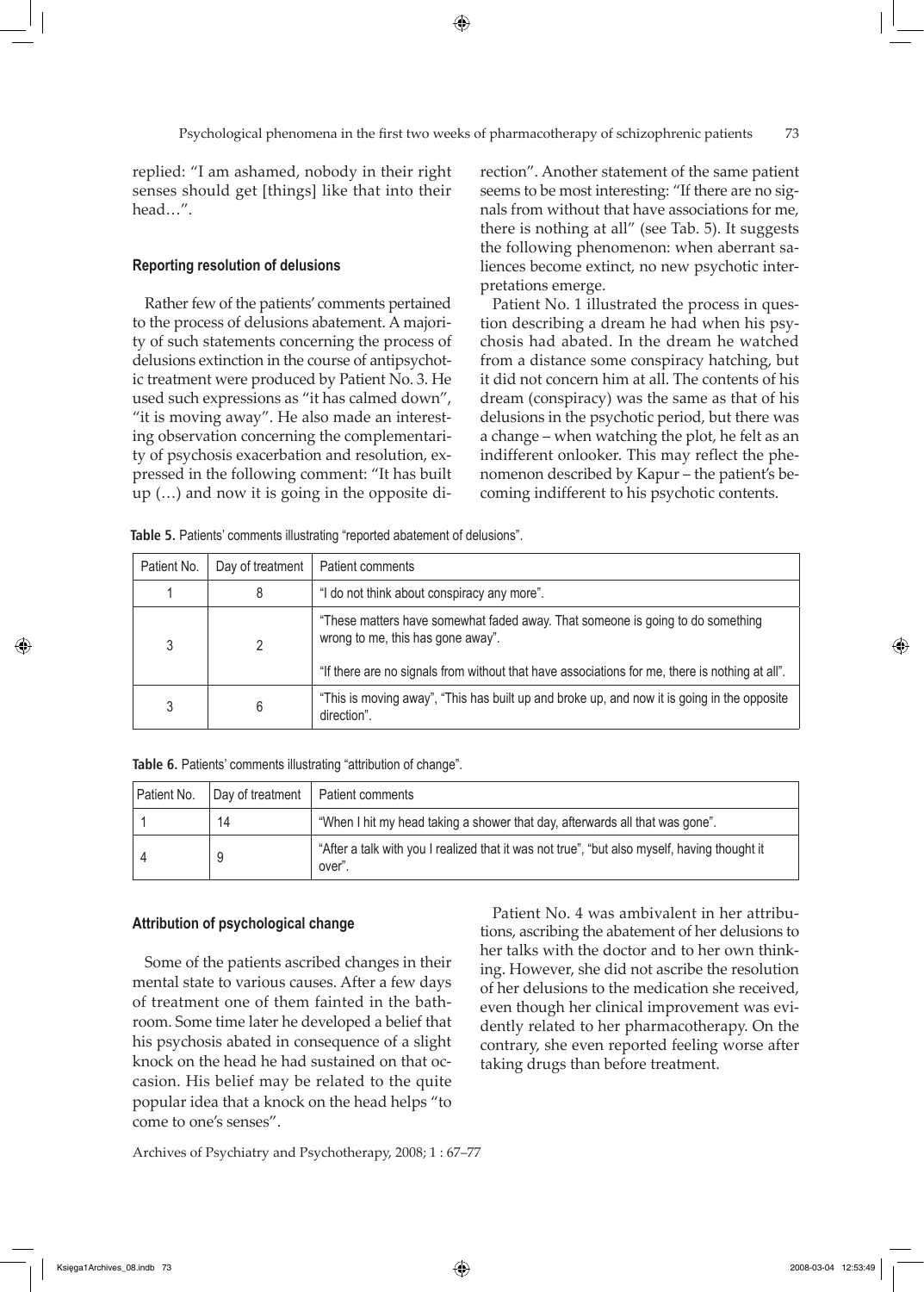74 Sławomir Murawiec

⊕

# **The phenomenon of rationalization of psychosis**

Patient No. 3 clearly attempted to find a cognitive justification for the psychotic contents he had experienced. During the psychotic episode he had had delusions of reference and delusions of prosecution concerning his workmates, contents of advertisements, and passers-by in the street. Due to thinking over his experiences he limited the scope of these contents to his workmates only. Having reduced his delusions to the single theme, he sought justification for the verity of the contents previously experienced, but on a different level – not psychotic, but rational and socially acceptable. He did not talk any more about being prosecuted, but rather mobbed – he had heard about mobbing in the media. He argued as follows: perhaps something in what I have experienced might have been exaggerated, but in essence it was true, and my problems resulted from the mobbing and nasty relations in my workplace. The patient thus completed the process of rationalization of his psychotic contents, and cognitively coped with psychological problems related to his psychosis. This enabled him to save his self-image as an essentially reasonable and stable person, even if perhaps too sensitive and somewhat prone to exaggeration in his perception of the reality. Among the study participants this patient was the oldest, had a job, a wife (recently unemployed), and a child. Therefore, the maintenance of such a selfimage was particularly important to him – under the circumstances he had to perceive himself as a responsible, stable person, a good provider for the family.

The phenomenon of rationalization can be illustrated by the following comments of the patient:

- "There is a great deal of truth in that people do care for cliques";
- "Mobbing measures are weak at the beginning, and brazen later on";
- "This looks like mobbing that I worked for some people who did not have to work";
- "A few people behaved so that they would trample you down, perhaps some of it is true".

# **Attribution of individual meanings**

In talks with the patients, another phenomenon could be also seen – they ascribed their own, individual meanings to experiences that they could relate then as psychotic contents.

E.g. Patient No. 2 when asked about the effect of medication, replied that drugs "change his thinking" in such a way that he "is becoming a humanist again". He explained that a humanist is a person who wants to achieve success. In order to make a financial and professional success this patient had studied and worked very hard for several years before the onset of psychosis. His attitude towards these strivings was ambivalent: on one hand he wanted very much to succeed, but on the other hand felt considerably inferior to others participating in the rat race.

On amelioration of his mental state, Patient No. 3, when describing his prosecution delusions experienced during the psychotic period, commented: "such measures are used by sects, I do not know whether it was a sect, but such methods are sectarian, I have heard about it on the radio". The comment suggests that the patient did not mean literally that he was prosecuted by a sect. Explaining to himself his experiences at the time of psychosis he associated these experiences with an earlier heard radio broadcast on sects. The association provided him with a comprehensive notion of "being prosecuted by a sect", that enabled him to verbalize and express what he was feeling during his psychotic episode.

## **Evaluation of psychotic experience**

The most open evaluation of her psychotic experiences during the first 14 days of treatment was made by Patient No. 4. She said "I am ashamed, nobody in their right senses should get so extremely sharpened emotions, images, sounds into their head. It is entirely a figment of the imagination, unreal". This evaluation was associated with her massive mechanism of denying her psychosis and a continuous wish to be discharged from the hospital, to leave and return to her previous way of life.

Another type of psychotic experience evaluation was represented by Patient No. 3, described

Archives of Psychiatry and Psychotherapy, 2008; 1 : 67–77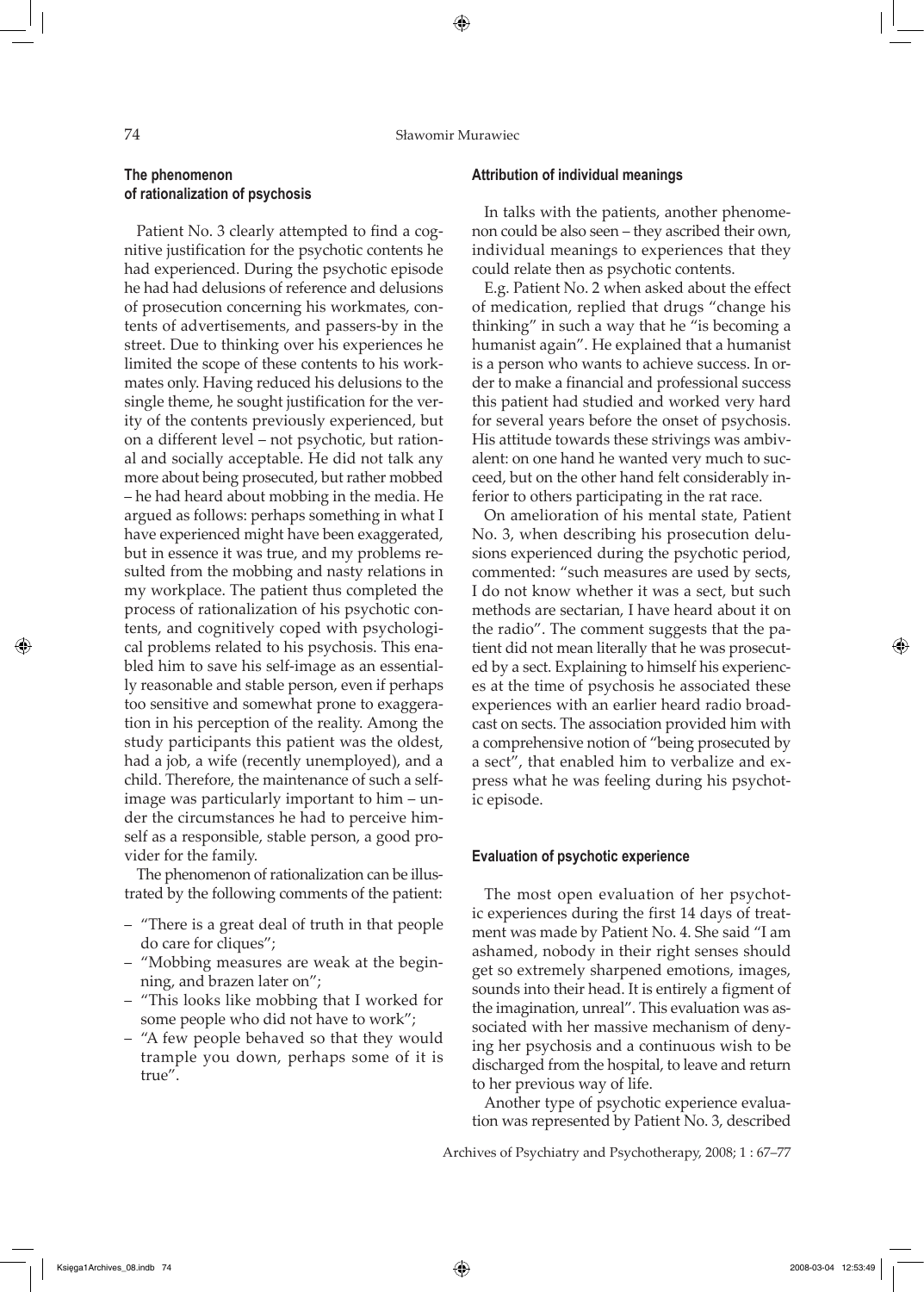above. He used the mechanism of rationalization and decided that during the psychotic episode he might have seen things not quite reflecting to the reality, but that generally his perceptions were largely true.

## **False exacerbation**

The phenomenon of false exacerbation was described in a somewhat different context by Weiden et al. [9]. A seeming exacerbation of psychosis was noted again in the case of Patient No. 4. At the end of the first week of the treatment, the patient repeatedly reported feeling much worse than at admission, she complained that the treatment not only did not help, but also made her condition considerably worse. This made cooperation with the patient extremely difficult. A detailed interview revealed that in that period she had exacerbated symptoms of ambitendency and ambivalence. She described her difficulty in deciding whether she should stay in her ward or go out, whether to join the queue of patients waiting for a meal or not, whether to go to the bathroom or not. These mutually contradictory tendencies were an enormous problem to her. At the same time, her awareness of these tendencies was much higher than during the psychotic episode, when they had been also present, but the patient had been totally engulfed by psychosis. Since different dimensions of psychosis were abating at varying pace, the patient's reality testing improved (i.e. her productive symptoms resolved) and her ability to register her own experiences increased, but there was no change in her ambivalence (the dimension of disorganization). The patient's subjective experiences were unpleasant, so in consequence she interpreted her condition as worse than that at the beginning of her treatment.

# **Hallucinations**

Patient No. 4 experienced severe auditory hallucinations, but no significant information could be obtained from her concerning these symptoms resolution. In the course of her treatment her symptoms completely disappeared, which

Archives of Psychiatry and Psychotherapy, 2008; 1 : 67–77

the patient did notice, but never commented upon.

# **DISCUSSION**

Whether the conception of psychosis as a state of aberrant salience will stand the test of time and verification by new research findings and new theoretical approaches – that remains to be seen. At present a question arises to what extent the conception is verifiable in clinical practice and how useful it can be.

Results of observation of four patients in an early stage of antipsychotic treatment were presented in the paper. It should be emphasized that the study covered the first 14 days of antipsychotic treatment, i.e. the time span seldom described from the therapeutic perspective, and predominated by psychotic contents, psychotic disorganization and confusion. When considering the phenomena described above we should take into account the period during which they occurred. As can be seen, it is neither "psychologically empty" nor insignificant, but contrarily – during that period important psychological phenomena occur.

In accordance with the theory outlined in this paper, the patients were found to make strenuous cognitive and emotional efforts aimed at sorting out psychotic contents as well as their experiences at the time of recovering from psychosis. No clear-cut attempts at psychological "working through" delusional contents were noted, but this is probably due to the early period covered by observation. Such attempts seem possible after w few weeks, but not at the very beginning of the treatment, when delusions only just begin to abate. In statements made by some patients, contents corresponding to the factor of becoming indifferent to one's own delusions and delusional symptom resolution could be found. One patient commented that if there were no stimuli from without (i.e. aberrant saliences), he would not interpret the reality psychotically. Another patient related his dream in which psychotic contents were indifferent to him. Comments of this type may be regarded as corroborating the conception of psychosis and antipsychotic treatment, outlined in this paper.

⇔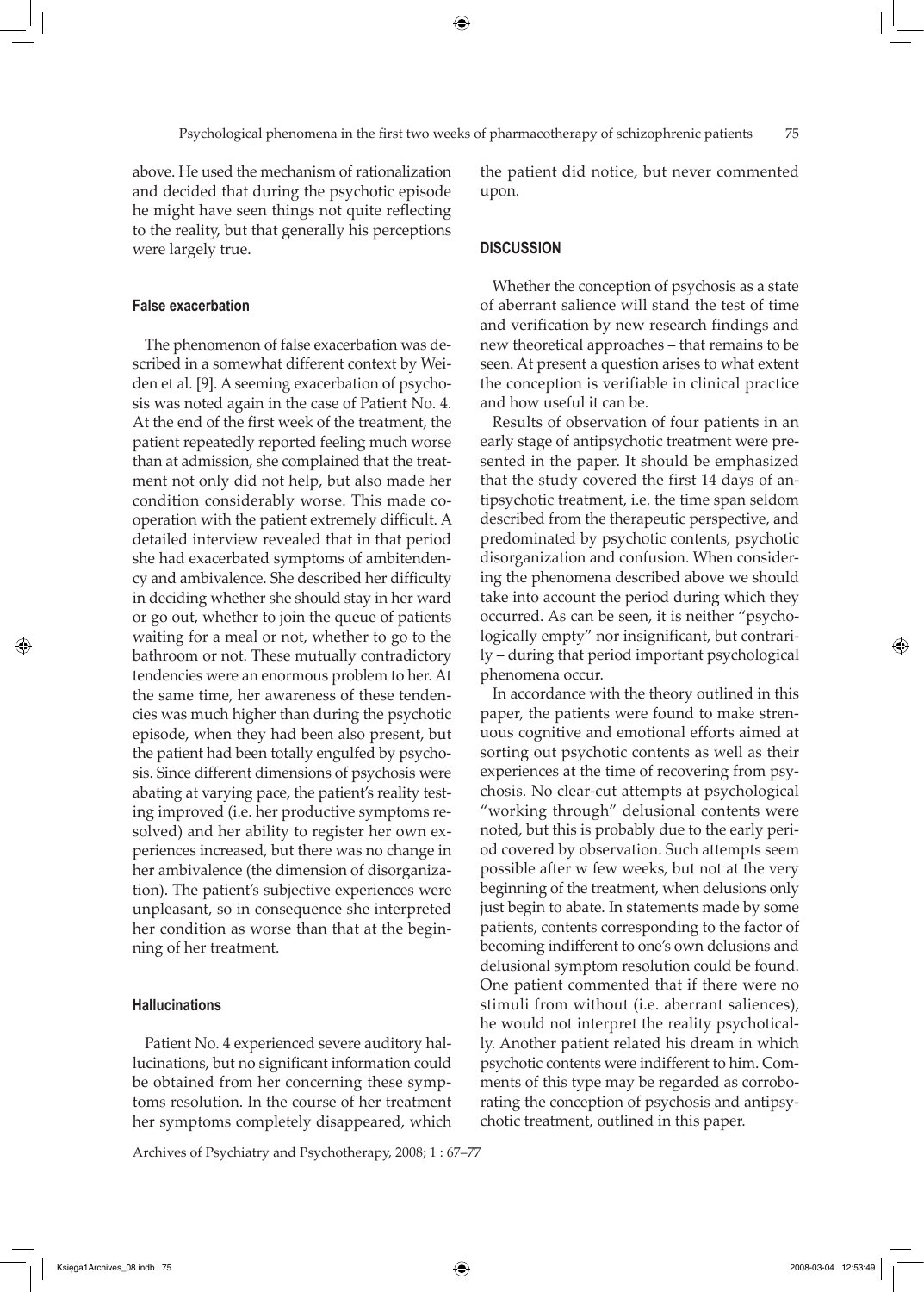The attribution of delusions resolution to the effects of medication does not seem to be as unambiguously evident as could be expected. Patients may tend to ascribe the change in their condition to some factor more understandable to them than action of drugs. Moreover, attribution of one's condition improvement to medication may be a source of difficulty and ambivalent emotions due to being dependent on (such a powerful) action of drugs. An affective-cognitive way of coping with the situation may consist in attribution of improvement to some less important factors occurring in the course of treatment.

In my opinion the study findings suggest that in the initial stage of pharmacotherapy of psychotic disorders intense, holistic psychological processes take place, that shape the patient's attitude toward his illness and the treatment. Patients' insight and holistic attitudes toward their psychotic experiences have been frequently described in the literature as fluctuating between the two extremes – of psychotic experience integration and denial [10]. Attitudes of this type were clearly reflected in and corroborated by the observations described above. The two extremes do not seem to be the only options, since other processes were also possible (such as that of rationalization of psychosis described in this study). The process of attribution of psychological change may be important from the perspective of compliance during treatment. The patient's attitude towards pharmacotherapy and generally to treatment may depend on factor(s) to which the patient attributes the improvement of his mental condition, as well as on his perception of the change. However, this issue would require further study.

The study findings suggest that if psychotherapy were to be complementary to pharmacotherapy in the treatment of psychoses, it should be introduced at the same time as medication. After two weeks of treatment, the patients revealed their characteristic, individually developed ways of understanding their illness and treatment. Psychotherapy introduced in a later period, e.g. after a few months, would be based on the already developed ways of emotional and cognitive coping with the experience of psychosis and its treatment. Perhaps an intervention introduced earlier, e.g. in the period

described in this study, could have a beneficial effect on the patients' attitudes towards therapeutic measures, on their self-image, life goals, etc. However, also this hypothesis would require further verification. The type of psychotherapy should be adjusted to this specific stage of illness, taking into account not only factors purely cognitive and rational, but also the psychodynamic context, the patients' unconscious processes, as well as undoubtedly, the familial context. It seems that therapy oriented on cognitive contents might be useful here to some extent. In the cognitive approach in psychotherapy there is some interest in schizophrenia, but the focus is on problems somewhat different that these discussed in this paper [11].

A considerable variability and extremely individual character of experiencing both psychosis and antipsychotic treatment were noticeable. Due to this factor it might be difficult to develop a more explicit description of this stage of treatment. Another factor consists in the fact that the patients' ability to verbalize their experiences and thoughts was much differentiated. Moreover, in some cases the patient-doctor relationship was difficult (due to the patient's hostility or denial of the need for treatment).

# **CONCLUSIONs**

Summarizing, the conception of psychosis as a state of aberrant salience may provide a useful cognitive framework for the analysis of patients' experiences in the period of delusional contents attenuation following pharmacotherapy. In consequence, the conception may facilitate the improvement of psychotherapeutic intervention at this stage of illness. However, further research is necessary to verify the concept and establish its clinical usefulness.

# **REFERENCES**

- 1. Kapur S. Psychosis as a state of aberrant salience: a framework linking biology, phenomenology, and pharmacology in schizophrenia. Am J Psychiatry. 2003, 160(1):13—23.
- 2. Kapur S. How antipsychotics become anti-"psychotic"-from dopamine to salience to psychosis. Trends Pharmacol Sci. 2004, 25(8):402—6.

Archives of Psychiatry and Psychotherapy, 2008; 1 : 67–77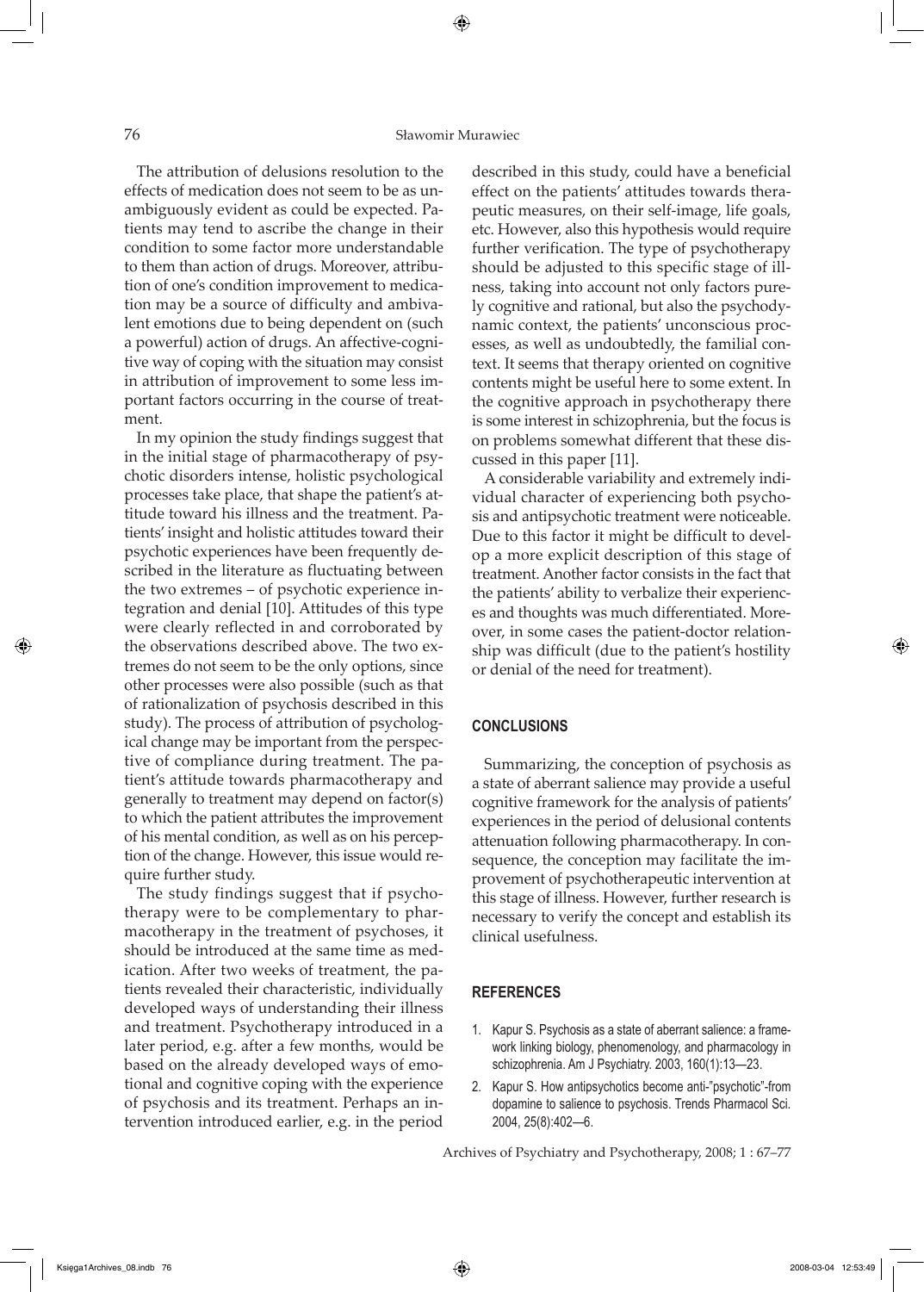◈

Psychological phenomena in the first two weeks of pharmacotherapy of schizophrenic patients 77

- 3. Kapur S, Arenovich T, Agid O, Zipursky R, Lindborg S, Jones B.: Evidence for onset of antipsychotic effects within the first 24 hours of treatment. Am J Psychiatry. 2005, 162(5): 939—46.
- 4. Mizrahi R, Bagby RM, Zipursky RB, Kapur S. How antipsychotics work: the patients' perspective. Prog Neuropsychopharmacol Biol Psychiatry. 2005, 29(5):859—64.
- 5. Kapur S, Mizrahi R, Li M. From dopamine to salience to psychosis-linking biology, pharmacology and phenomenology of psychosis. Schizophr Res. 2005, 79(1):59—68.
- 6. Murawiec S. Kliniczna ilustracja leczenia psychozy w kontekście jej koncepcji jako stanu zaburzonego uwydatniania znaczeń. Psychiatr Pol. 2005, 39: 315— 325
- 7. Agid O, Seeman P, Kapur S. The "delayed onset" of antipsychotic action – an idea whose time has come and gone. J Psychiatry Neurosci, 2006, 31:93—100.
- 8. Kay SR, Fiszbein A, Opler LA. The positive and negative syndrome scale (PANSS) for schizophrenia. Schizphr Bull. 1987, 13:261—276.
- 9. Weiden PJ, Aquila R, Emanuel M, Zygmunt A. Long-term considerations after switching antipsychotics. J Clin Psychiatry 1998, 59 (suppl 19):36—49.
- 10. Greenfeld D, Strauss JS, Bowers MB, Mandelkern M. Insight and interpretation of illness in recovery from psychosis. Schizophr Bull. 1989, 15: 245—252.
- 11. Corrigan PW, Calabrese NM. Terapia poznawcza i schizofrenia.. In: Reinecke MA, Clark DA. Eds. Psychoterapia poznawcza w teorii i praktyce. Gdańsk: Gdańskie Wydawnictwo Psychologiczne; 2005. p. 347—366.

Archives of Psychiatry and Psychotherapy, 2008; 1 : 67–77

⊕